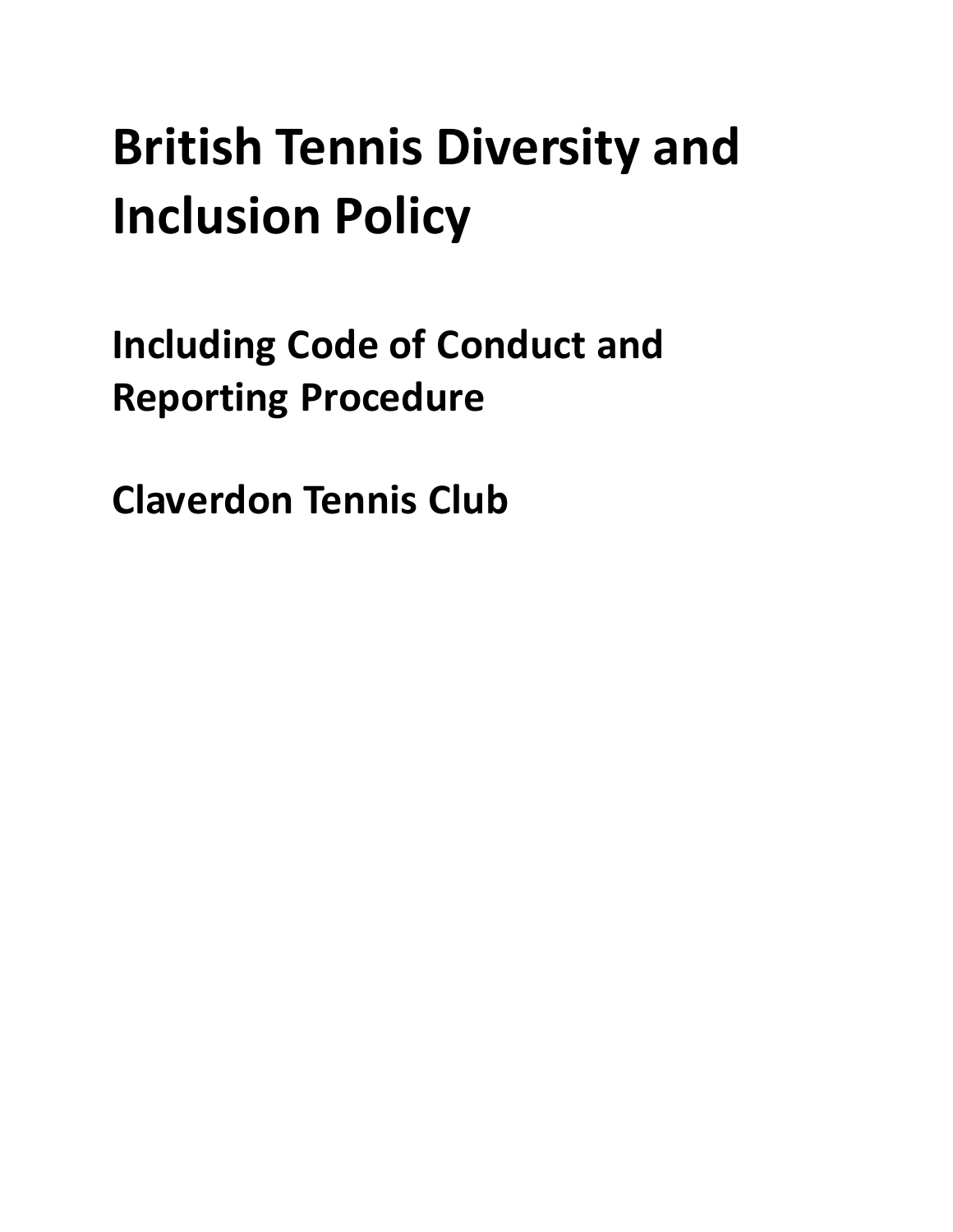# **Concern Reporting Procedure**

Anyone who has concerns that they or someone else is being discriminated against or has been a victim of discriminatory language or behaviour should:

| <b>Respond</b> | Listen carefully to what the person is telling you. Do not interrupt; keep questions to a<br>minimum; do not promise to keep the information secret                                                                                                                                                                                                                                                                                                                                                                                        |                                                                                                                                                                                                                                                                                                                                                                                                                                                                                                                                                                                                                                                      |
|----------------|--------------------------------------------------------------------------------------------------------------------------------------------------------------------------------------------------------------------------------------------------------------------------------------------------------------------------------------------------------------------------------------------------------------------------------------------------------------------------------------------------------------------------------------------|------------------------------------------------------------------------------------------------------------------------------------------------------------------------------------------------------------------------------------------------------------------------------------------------------------------------------------------------------------------------------------------------------------------------------------------------------------------------------------------------------------------------------------------------------------------------------------------------------------------------------------------------------|
| <b>Refer</b>   | Is someone in immediate danger?<br><b>YES</b><br>Call the police (999)<br><b>THEN</b>                                                                                                                                                                                                                                                                                                                                                                                                                                                      | <b>NO</b><br>Talk to the club's Welfare Officer in confidence<br>Claverdon Tennis Club; Talk to the LTA Safe and<br>Inclusive Tennis Team * (020 8487 7000) as<br>soon as possible [Mon-Fri, 9am-5pm]. If the<br>Safe and Inclusive Tennis Team is unavailable<br>and you want advice before the next working<br>day, call the NSPCC (0808 800 5000) or Parent<br>Line Scotland (0800 028 2233) if your concerns<br>is about a child.<br>If your concern us about an adult ask them for<br>details of your Local Authority Adult Social Care<br>Services.<br>Hate crime can alternatively be reported<br>through True Vision at www.report-it.org.uk |
| <b>Record</b>  | Write an objective account of your concerns immediately using the Reporting a<br>Concern Form found in our website Safe and Inclusive Tennis page. Send it to the LTA<br>Safe and Inclusive Tennis Team within 48 hours of the concern/disclosure<br>(safeandinclusive@Ita.org.uk)<br>Handling a concern/disclosure can be emotionally difficult. If you would like to talk to<br>someone after making a concern/disclosure, contact the LTA Safe and Inclusive Tennis<br>Team by phone 020 8487 7000 or email safeandinclusive@Ita.org.uk |                                                                                                                                                                                                                                                                                                                                                                                                                                                                                                                                                                                                                                                      |

**\*** In Wales? You can also contact the Wales Safe and Inclusive Tennis Lead (029 2046 3335). In Scotland? You can also contact the Tennis Scotland Safe and Inclusive Tennis Lead (0131 444 4154).

(See appendix C for more details on what to do if a disclosure from a child or adult at risk is made to you)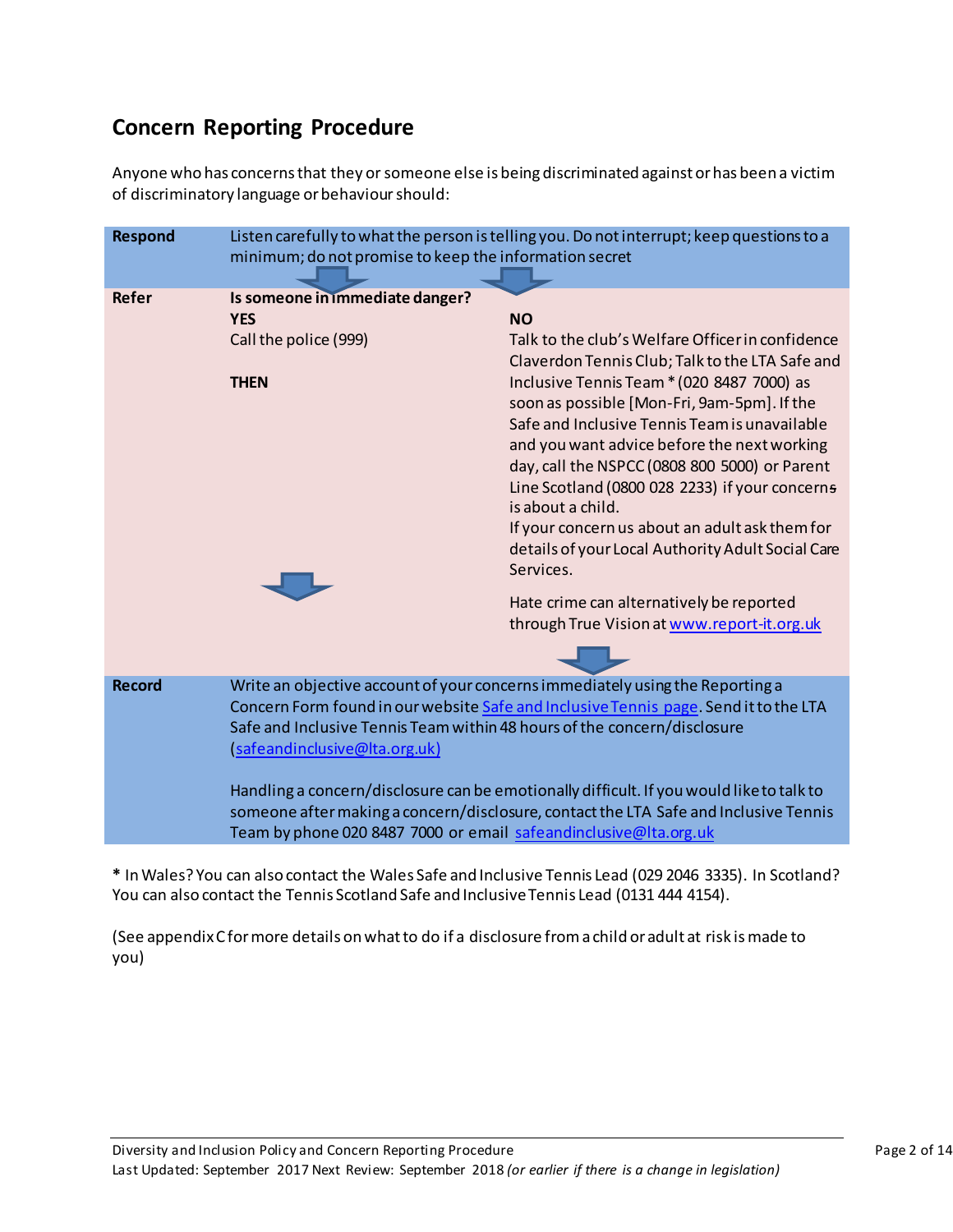#### **Diversity and Inclusion in Claverdon Tennis Club**

This Policy sets out our commitment and includes our Safe and Inclusive Standards, Code of Conduct (page 8) and Reporting Procedure (page 2) and it supports our overall aims for diversity and inclusion that are to ensure that:

- Tennis is diverse and inclusive
- Diversity and inclusion are embedded in our club's culture and our behaviours
- We create a culture where inclusive leadership thrives
- We take a proactive approach using positive action to ensure that communities and individuals are valued and able to achieve their full potential.

To achieve these aims we believe that everyone involved in Tennis has a vital role to play in promoting diversity and inclusion and we ask everyone to become Safe and Inclusive Tennis Champions – proactively promoting Safe and Inclusive tennis and taking action against all forms of discrimination.

We are proud to have a Diversity and Inclusion Policy that demonstrates our commitment to making tennis diverse and inclusive. The commitment to Diversity and Inclusion is upheld by all - Lawn Tennis Association (LTA), Tennis Scotland, Tennis Wales and the Tennis Foundation.

These commitments are fully supported by the Claverdon Tennis Club Committee.

Together we can make a positive difference to people from different backgrounds to participate in Tennis at our club.

Thank you.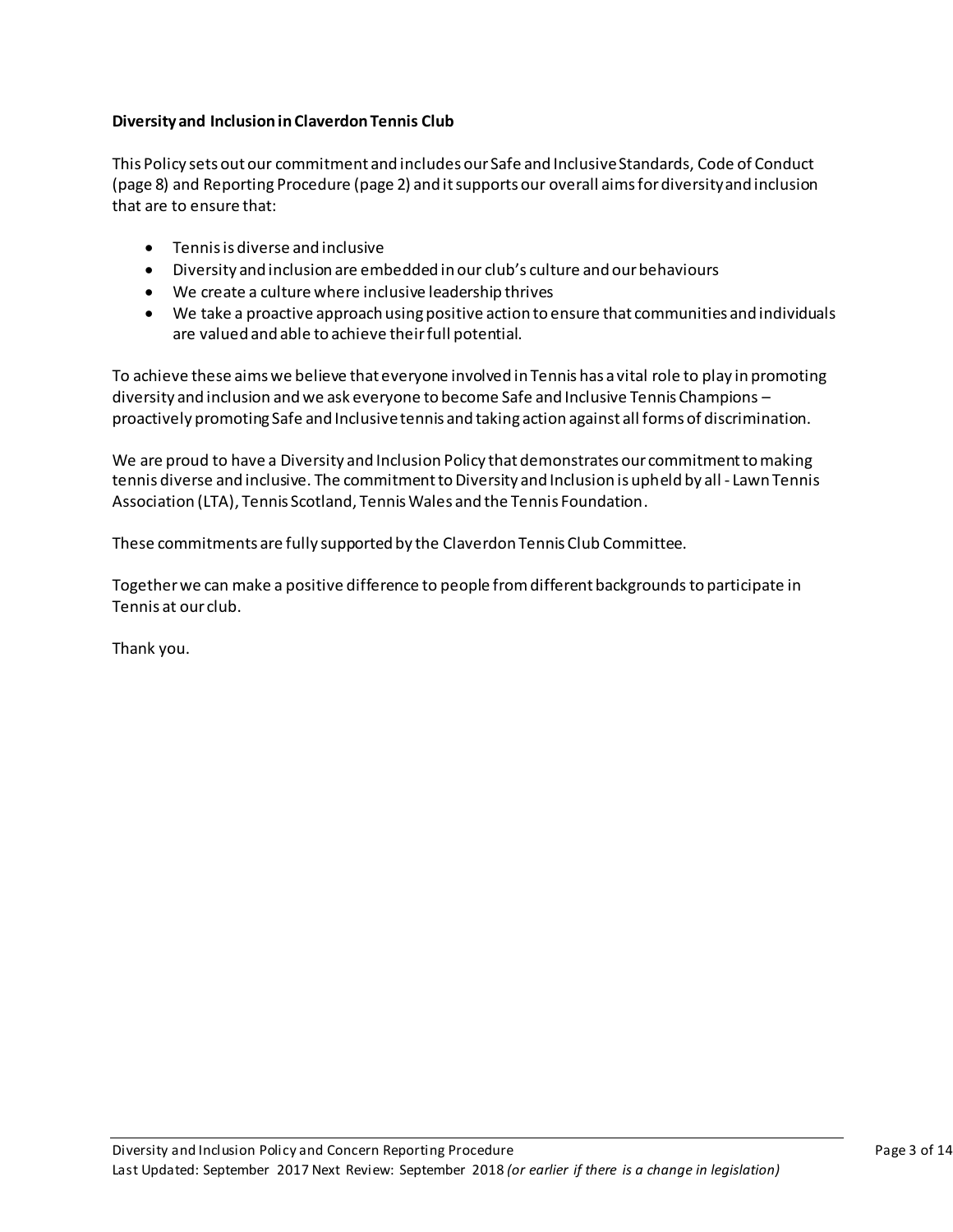## **Diversity and Inclusion Policy**

#### **1. Policy Statement**

This Diversity and Inclusion Policy, Standards, Code of Conduct and Reporting Procedure are applicable to Claverdon Tennis Club and is based on similar policies of:

- The Lawn Tennis Association (LTA)
- Tennis Scotland
- Tennis Wales
- The Tennis Foundation.

As a club we contribute actively to enable more people to play tennis more often, in a manner that it is safe, inclusive, and fair. This applies regardless of a person's age, disability, gender reassignment status, sex, marital or civil partnership status, pregnancy or maternity, race, sex, sexual orientation, religion, race or sexual orientation, socio-economic status or any other background.

We recognise that many concerns and/or disclosures may have both safeguarding and diversity and inclusion elements to them. This policy reflects this through its reporting procedures, which replicate the safeguarding concern reporting procedures.

This Policy strivesto minimise risk and support our venue, programmes, events and individuals to deliver and experience a positive tennis experience for everyone. The Reporting Procedures in page 2outlines how to respond to safeguarding or discrimination concerns/disclosures.

#### **2. Use of Terminology**

We have adopted the following definitions to explain our approach to diversity and inclusion in tennis:

**Discrimination**– treating someone in a less favourable way and causing them harm, because of their age, disability, gender reassignment, marriage or civil partnership, pregnancy or maternity, race, religion or belief, sex or sexual orientation

**Diversity** – acknowledging, celebrating and respecting the differences between groups of people and between individuals. We will work to ensure that people can be assured of an environment in which their rights, dignity and individual worth are respected, and in particular that they are able to enjoy their sport without the threat of intimidation, victimisation, harassment or abuse.

**Harassment** – unwanted conduct related to a relevant protected characteristic, which has the purpose or effect of violating an individual's dignity or creating and intimidating, hostile, degrading, humiliating or offensive environment for that individual or creates an intimidating, hostile, degrading, humiliating or offensive environment. The focus is on the perception of the complainant not the intent of the perpetrator. Employees can complain of behaviour they find offensive even if it is not directed at them.

**Inclusion** – ensuring that tennis is equally accessible to any member of the community so they can be fully involved in whatever capacity they choose; and that they are supported to achieve their potential in any capacity e.g. player, employee, volunteer, coach or official. We will work to ensure that people have a genuine and equal opportunity to participate to the full extent of their own ambitions and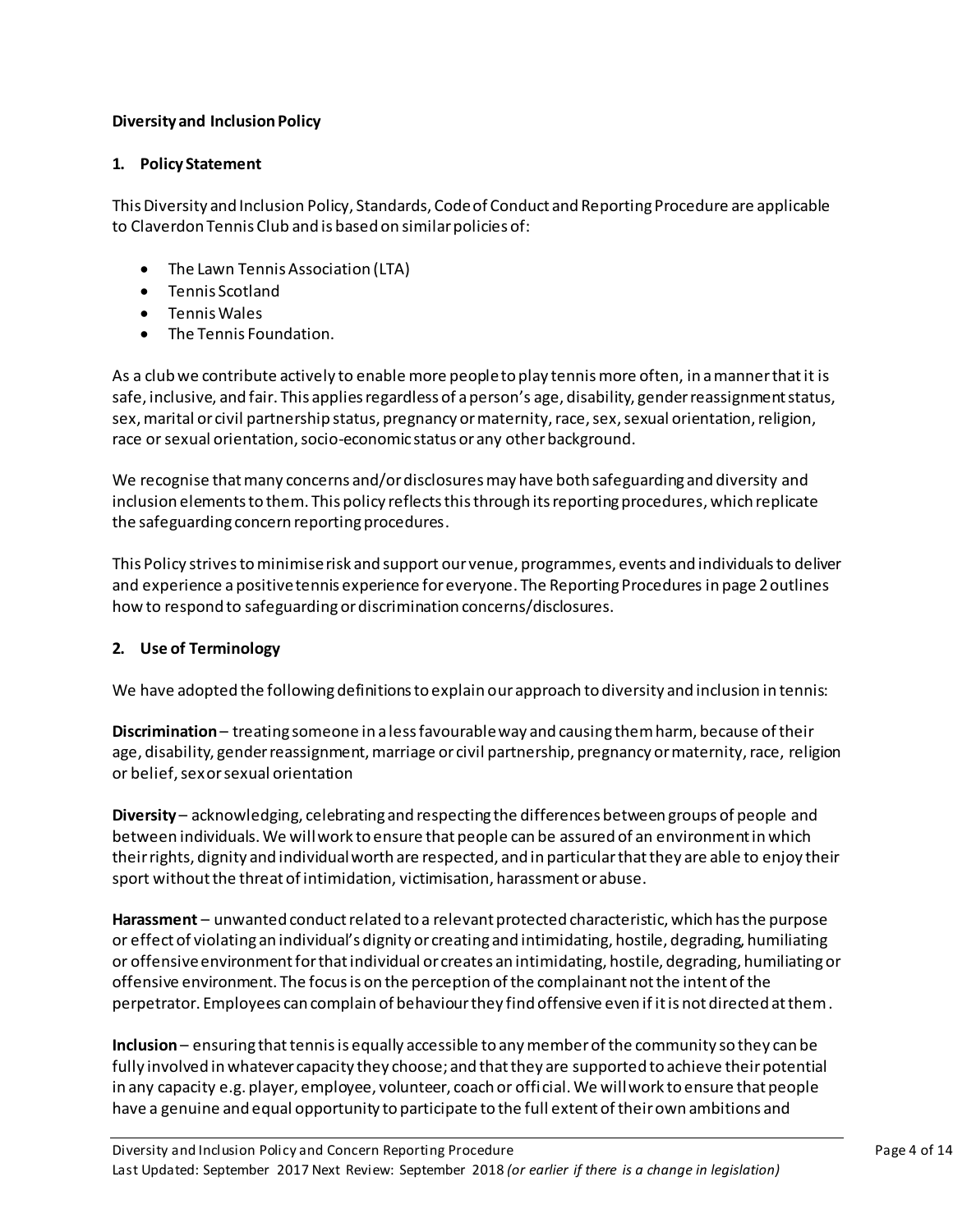abilities, that they feel respected and valued and are not singled out, with regard to their age, disability, gender reassignment status, sex, marital or civil partnership status, pregnancy or maternity, race, sex, sexual orientation, religion, race or sexual orientation, socio-economic status or any other background.

**Positive action** – Claverdon Tennis Club is committed to taking positive steps to counteract the effects of physical or cultural barriers – whether real or perceived –that restrict the opportunity for all sections of the community to participate equally and fully. We will ensure that we institute, support or contribute to appropriate measures or initiatives that enable access to tennis and participation in associated activities by people from any group that is under-represented in tennis or has difficulty accessing it and that they can do so with dignity or without being singled out.

(See Appendix A for full glossary of terms)

# **3. Scope**

Claverdon Tennis Club has direct safe and inclusive responsibility for:

- Staff, consultants, coaches and officials they employ;
- Volunteers, including board members and councillors they recruit;
- Venues they own;
- Events and programmes they run; and
- Ensuring all accreditation requirements are met by accredited coaches, officials and venues.

We recommend and support the development of good diversity and inclusion practice to:

- Accredited coaches, officials and venues;
- Players, parents and carers;
- Volunteers recruited by other organisations;
- Venues hired by or on our behalf
- Club Events.

This Policy isin line with national legislation (see appendix Bfor details of the relevant legislation) and applicable to our club, specifically to every person and place that we have direct safe and inclusive responsibility for.

# **4. Responsibility for implementation of the Diversity and Inclusion Policy**

## **Diversity and inclusion is everyone's responsibility: not responding to discriminatory or unacceptable language and behaviour is not an option.**

- The club's Committee and Chair have overall accountability for this Policy and Reporting Procedure, for being the strategic lead on diversity and inclusion and for ensuring compliance with the relevant legislation (see Appendix for details).
- The club's chair Sarah Duck and Welfare Officer Sarah Duck have overall responsibility for implementation of the policy.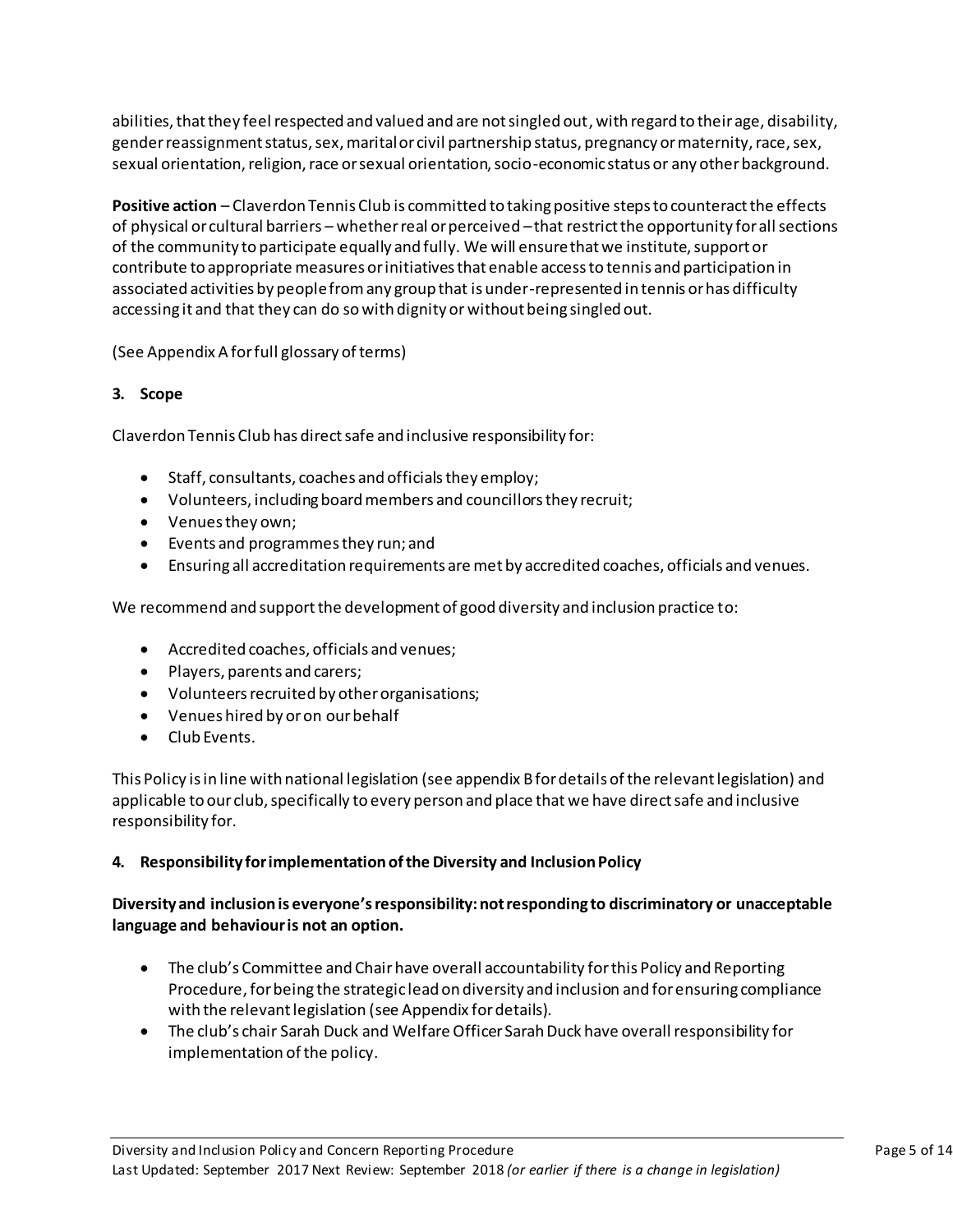- The Chair and Welfare Officer of the club are responsible for updating this Policy and Reporting Procedure in line with legislative and organisational developments; and develop a strategic and proactive approach to diversity and inclusion and respond to discrimination concerns.
- The Claverdon Tennis Club Club's Welfare Officer Sarah Duck is responsible for supporting the club to identify where diversity and inclusion support is required; to implement safe and inclusive procedures; promote diversity and inclusion principles, including the Safeguarding and Reporting Procedure, to all the venues they manage, programmes, events and individuals including players, parents and carers.
- All staff, consultants, coaches, officials and volunteersinvolved in tennis are responsible for raising diversity and inclusion concerns with the club's Welfare Officer to start with; then the Safe and Inclusive Tennis team if applicable, as outlined in the Reporting Procedure.
- Players, parents and guardians are responsible for upholding the Code of Conduct and Reporting Procedure.
- The Claverdon Tennis Club committed to:
	- $\circ$  formally adopt this policy,
	- $\circ$  take steps to ensure that our committee, members, participants and volunteers behave in accordance with the policy, including where appropriate taking disciplinary action under our constitution;
	- $\circ$  ensure that access to membership as well as access to participation is open and inclusive;
	- $\circ$  publish accurate information about the location and accessibility of our facilities; and
	- $\circ$  support measures and initiatives that British Tennis may institute or take part in to advance the aims of this policy as part of our commitment to our LTA membership.

Where there is a diversity and inclusion concern/disclosure:

 The individual who is told about, hears, or is made aware of the concern/disclosure is responsible for following th[e Concern Reporting Procedure](#page-0-0) above

# **5. Breaches of the Diversity and Inclusion Policy, Standards, Code of Conduct and Reporting Procedure**

Where there are concerns that diversity and inclusion good practice has not been followed, all staff are encouraged to follow your club's whistleblowing policy; consultants, coaches, officials, volunteers and players are encouraged to: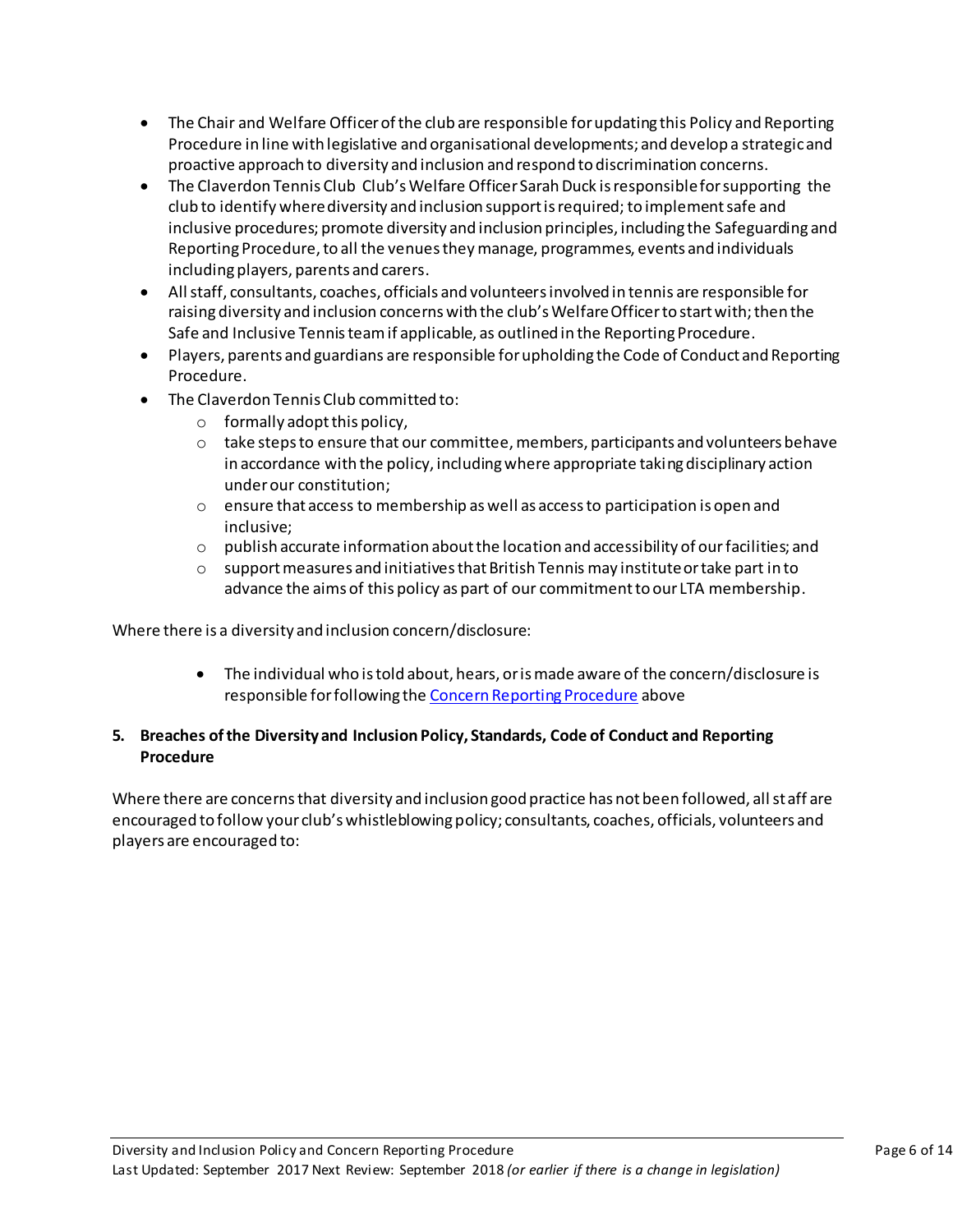1. Complain directly to the person or organisation and seek resolution. In the first instance, this can often resolve many disputes or concerns.

2. If required, you can contact the LTA Safe and Inclusive Tennis Team: safeandinclusive@lta.org.uk they can assist in liaising with the club and investigating the matter. Alternatively, the NSPCC Whistleblowing advice line: 0800 028 0285; help@nspcc.org.uk can be contacted.

3. Seek further advice from the Equality Advisory Support Service a call on 0808 800 0082. For further information their website is: http://www.equalityadvisoryservice.com/app/ask

If someone comes to you with a concern around discrimination, listen to their complaint, reassure them and advise them of the routes listed above (1-3).

Breaches of this Policy and/or failure to comply with the outlined responsibilities may result in the following by the LTA, Tennis Scotland, Tennis Wales and/or the Tennis Foundation:

- Venues –Potential removal of LTA accreditation
- Staff disciplinary action leading to possible dismissal and legal action.
- Contracted consultants, officials and coaches –termination of current and future roles within all four organisations and possible legal action.
- Recruited volunteers, including councillors and board members –termination of current and future roles within all four organisations and possible legal action.

Actions taken by staff, consultants, volunteers, officials, coaches, venues, clubs and/or events outside of the LTA, Tennis Scotland, Tennis Wales and/or the Tennis Foundation that are seen to contradict this Policy may be considered a violation of this Policy.

Where an appeal is lodged in response to a safeguarding decision made by the LTA Safe and Inclusive Tennis Team and Safeguarding and Protection Committee and/or Licensing and Registration Committee, an independent appeal body such as Sport Resolutions may be used. Their decision is final.

#### **6. Related policies and guidance**

- [Safeguarding Policy](https://www.lta.org.uk/globalassets/about-lta/safeguarding/british-tennis-safeguarding-policy.pdf) **Disciplinary Policy**
- 
- 
- 
- 
- 
- Grievance Policy **Example 2018** Harassment Policy
- Bullying Policy **Complaints Policy**
- [Transgender Policy](https://www.lta.org.uk/about-the-lta/policies-and-rules/transgender-policy/) **Whistle-blowing Policy**
- Data Protection Policy **And others** as may be identified from time to time.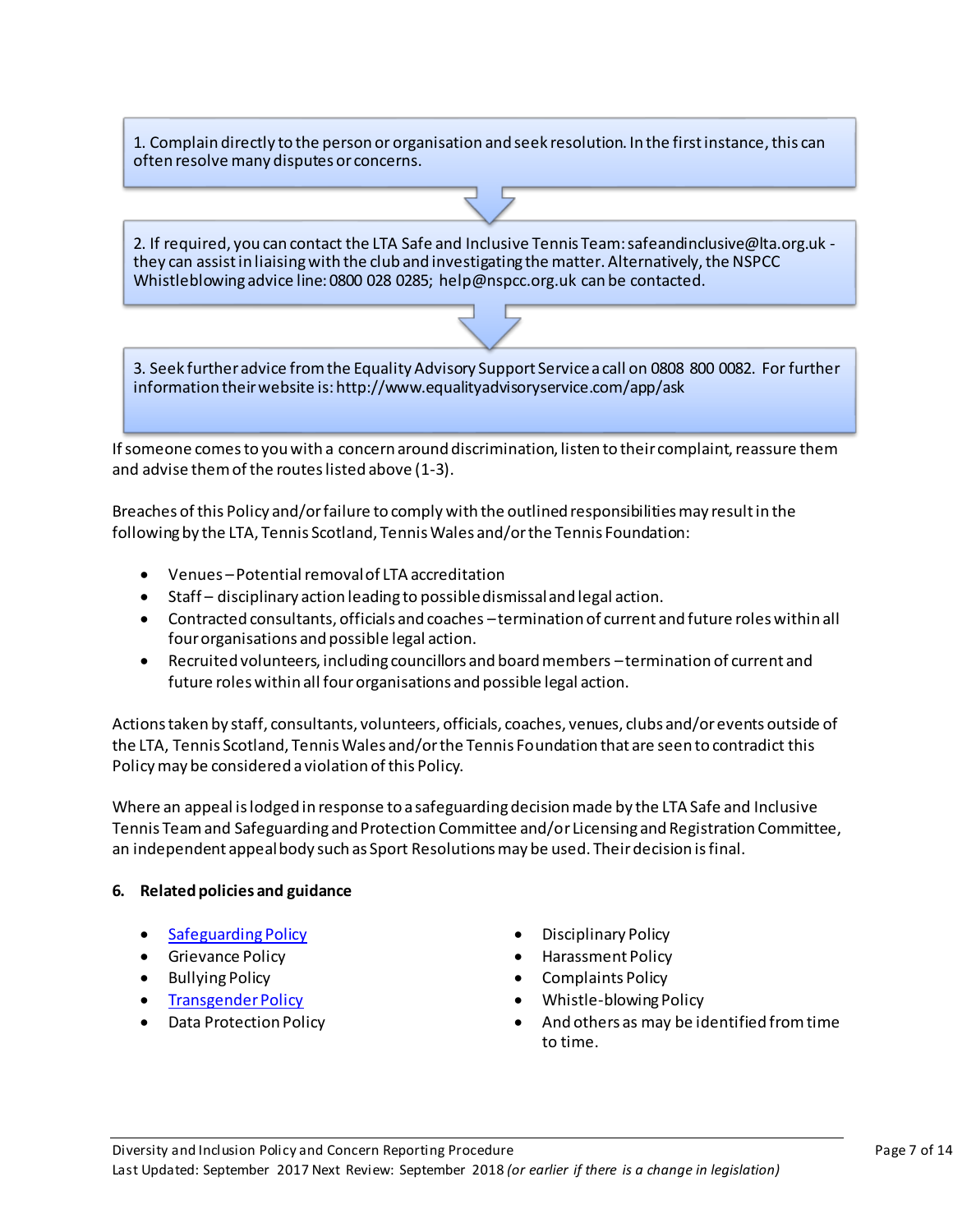# **Codes of Conduct**

## **All members of staff and volunteers agree to:**

- Prioritise the well-being of all children and adults at risk at all times
- Treat all children and adults at risk fairly and with respect
- Be a positive role model. Act with integrity, even when no one is looking
- Help to create a safe and inclusive environment both on and off court
- Not allow any rough or dangerous behaviour, bullying or the use of bad or inappropriate language
- Report all allegations of abuse or poor practice to the club Welfare Officer
- Not use any sanctions that humiliate or harm a child or adult at risk
- Value and celebrate diversity and make all reasonable efforts to meet individual needs
- Keep clear boundaries between professional and personal life, including on social media
- Have the relevant consent from parents/carers, children and adults before taking or using photos and videos
- Refrain from making physical contact with children or adults unless it is necessary as part of an emergency or congratulatory (e.g. handshake / high five)
- Refrain from smoking and consuming alcohol during club activities or coaching sessions
- Ensure roles and responsibilities are clearly outlined and everyone has the required information and training
- Avoid being alone with a child or adult at risk unless there are exceptional circumstances
- Refrain from transporting children or adults at risk, unless this is required as part of a club activity (e.g. away match) and there is another adult in the vehicle
- Not abuse, neglect, harm or discriminate against anyone; or act in a way that may be interpreted as such
- Not have a relationship with anyone under 18 for whom they are coaching or responsible for
- Not to have a relationship with anyone over 18 whilst continuing to coach or be responsible for them

#### **All children agree to:**

- Be friendly, supportive and welcoming to other children and adults
- Play fairly and honestly
- Respect club staff, volunteers and Officials and accept their decisions
- Behave, respect and listen to your coach
- Take care of your equipment and club property
- Respect the rights, dignity and worth of all participants regardless of age, gender, ability, race, culture, religion or sexual identity
- Not use bad, inappropriate or racist language, including on social media
- Not bully, intimidate or harass anyone, including on social media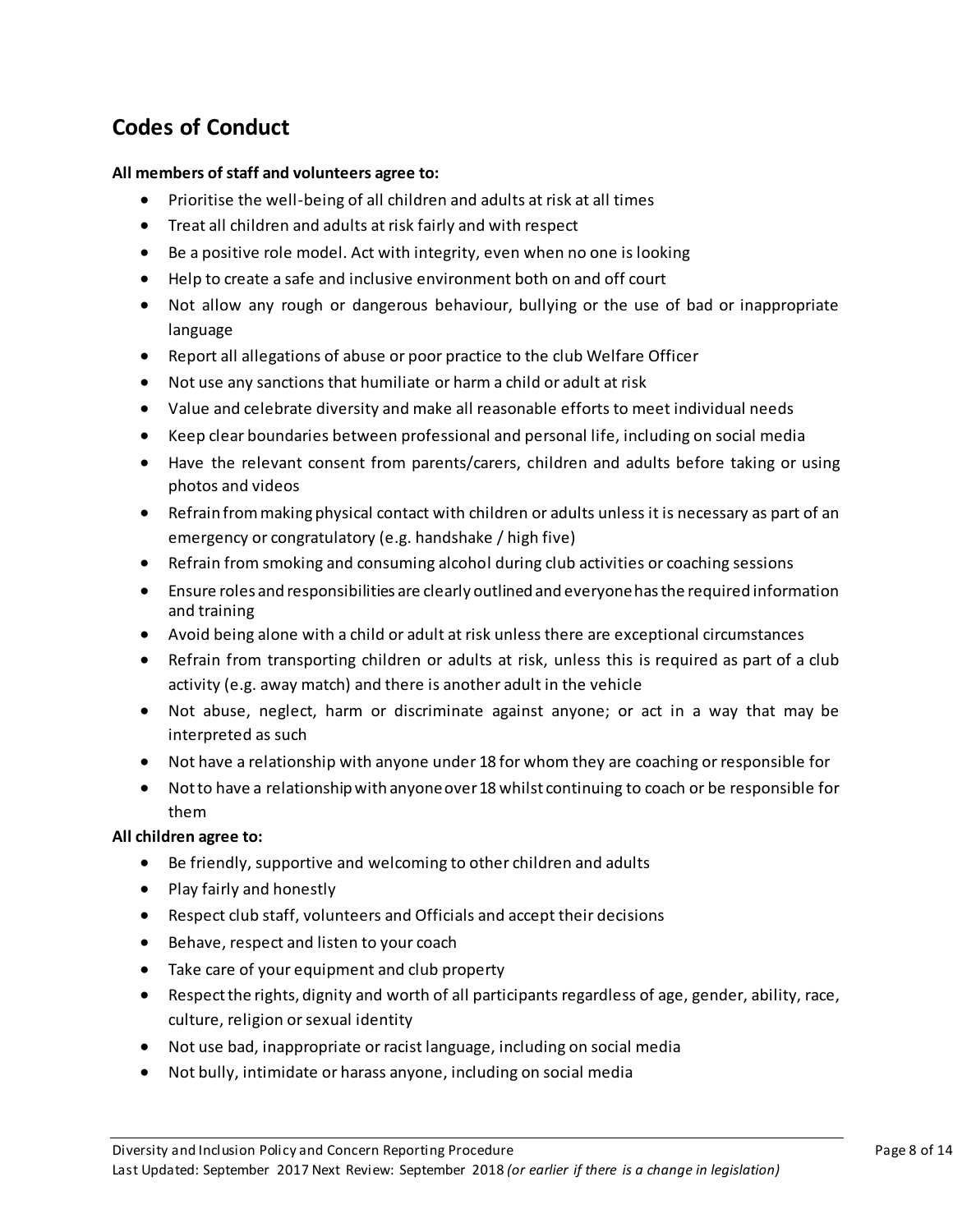- Not smoke, drink alcohol or drugs of any kind on club premises or whilst representing the club at competitions or events
- Talk to the club Welfare Officer about any concerns or worries they have about themselves or others

## **All adults agree to:**

- Positively reinforce your child and show an interest in their tennis
- Use appropriate language at all times
- Be realistic and supportive
- Never ridicule or admonish a child for making a mistake or losing a match
- Treat all children, adults, volunteers, coaches, officials and members of staff with respect
- Behave responsibly at the venue; do not embarrass your child
- Accept the official's decisions and do not go on court or interfere with matches
- Encourage your child to play by the rules, and teach them that they can only do their best
- Deliver and collect your child punctually from the venue
- Ensure your child has appropriate clothing for the weather conditions
- Ensure that your child understands their code of conduct
- Adhere to your venue's safeguarding policy, diversity and inclusion policy, rules and regulations
- Provide emergency contact details and any relevant information about your child including medical history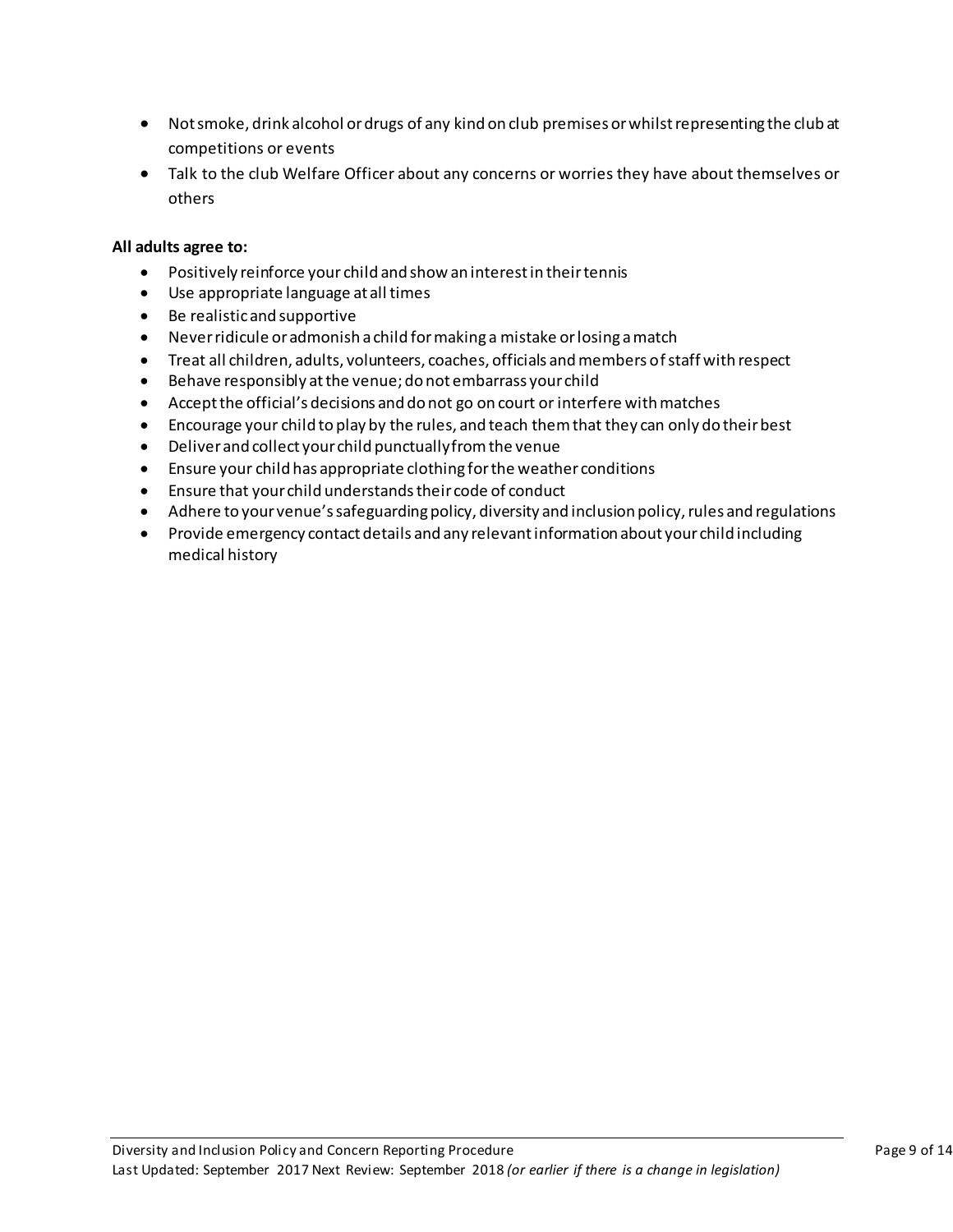#### **Appendix A:**

#### **Glossary of terms**

**Age:** This refers to a person belonging to a particular age group, which can mean people of the same age (e.g. 32-yearold's) or range of ages (e.g. 18 - 30-year old's, or people over 50).

**Bisexual or Bi:** – refers to a person who has an emotional and/or sexual orientation towards more than one gender.

**Bullying:** can involve any form of physical, emotional, sexual or discriminatory abuse. It can also include cyber-bullying –using social media or mobile phones to perpetrate bullying.

**Direct discrimination:**treating someone less favourably than another person because of a protected characteristic.

**Disability:**A person having a physical or mental impairment that has a substantial and long-term adverse effect on that person's ability to carry out normal day-to-day activities.

**Discrimination:**treating someone in a less favourable way and causing them harm, because of their age, disability, gender reassignment, marriage or civil partnership, pregnancy or maternity, race, religion or belief, sex or sexual orientation.

**Discrimination by association:** discrimination against someone because they are associated with another person who possesses a protected characteristic.

**Discrimination by perception:** discrimination against someone because of the belief that someone possesses a protected characteristic.

**Diversity:** acknowledging and celebrating the differences between groups of people and between individuals**.**

**Equality**: treating everyone with fairness and respect and recognising and responding to the needs of individuals. Taking positive actions to address existing disadvantages and barriers affecting how people engage with and participate in tennis.

**Ethnicity**: the social group a person belongs to, and either identifies with or is identified with by others, as a result of a mix of cultural and other factors including language, diet, religion, ancestry and physical features traditionally associated with race. Ethnicity is essentially self-defined and may change over time.

**Gay**: refers to a man who has an emotional, romantic and/or sexual orientation towards men. Also, a generic term for lesbian and gay sexuality -some women define themselves as gay rather than lesbian.

**Gender identity: t**his is an individual's internal self-perception of their own gender. A person may identify as a man, as a woman, as neither man or woman (non-binary) or as androgyne/polygender.

**Gender reassignment**: The process of changing or transitioning from one gender to another.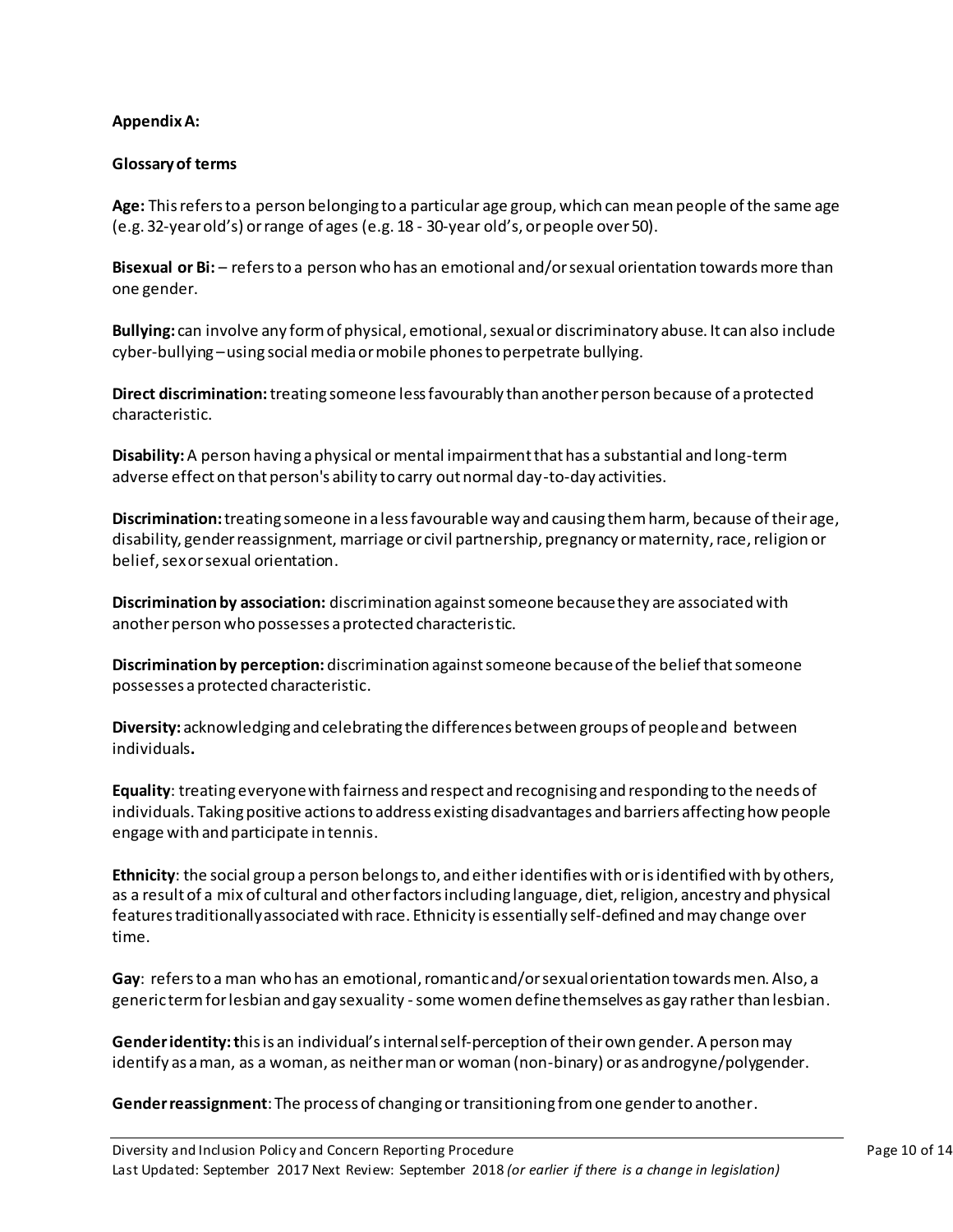**Harassment:** unwanted conduct related to a relevant protected characteristic, which has the purpose or effect of violating an individual's dignity or creating and intimidating, hostile, degrading, humiliating or offensive environment for that individual or creates an intimidating, hostile, degrading, humiliating or offensive environment. The focus is on the perception of the complainant not the intent of the perpetrator. Employees can complain of behaviour they find offensive even if it is not directed at them.

**Hate crime:** crime that is targeted at a person because of hostility or prejudice towards that person's disability, race or ethnicity, religion or belief, sexual orientation or transgender identity. This can be committed against a person or property.

**Homophobia**: the fear, unreasonable anger, intolerance or/and hatred toward homosexuality, lesbian gay and bisexual people whether that person is homosexual or not.

**Inclusive leadership** –leaders who are aware of their own biases and preferences, actively seek out and consider different views and perspectives to inform better decision-making. They see diverse talent as a source of competitive advantage and inspire diverse people to drive organisational and individual performance towards a shared vision.

**An Inclusive Leader** – is a role model exemplar of inclusive behaviour; listens to and seeks out the views of diverse people and takes account of these views, without bias, in the decisions they make; appreciates that a diverse group of people will generate more creative solutions to problems and encourages this; inspires people through a shared vision of future success and motivates them to deliver it; leverages difference for high performance and provides responsive excellence to customers', clients' and service users' needs; provides positive feedback to boost people's self-efficacy; puts effort into helping diverse people identify their talents and develop them for performance now and future advancement; communicates authentically and honestly in a way that inspires trust, loyalty and wellbeing.

**Inclusion:**recognising that people from different backgrounds may have difference needs and expectations and may experience barriers in trying to access tennis. An inclusive venue is one that takes steps to attract and engage with people from many different backgrounds and meet their needs so that everyone has a positive experience and has the opportunity to achieve their potential.

**Indirect discrimination:** a practice, policy or rule which applies to everyone in the same way, but that has a worse effect on some people than others.

**LGBTQ:** an acronym for Lesbian, Gay, Bisexual, Trans and Questioning.

**Lesbian**: a woman who has an emotional romantic and /or sexual orientation towards women.

**Monitoring equality**: refers to data collection and analysis to check if people with protected characteristics are participating and being treated equally. For example: monitoring of the number of people with a disability who play tennis at our venue.

**Non-binary** – an umbrella term for a person who does not identify as only male or only female, or who may identify as both.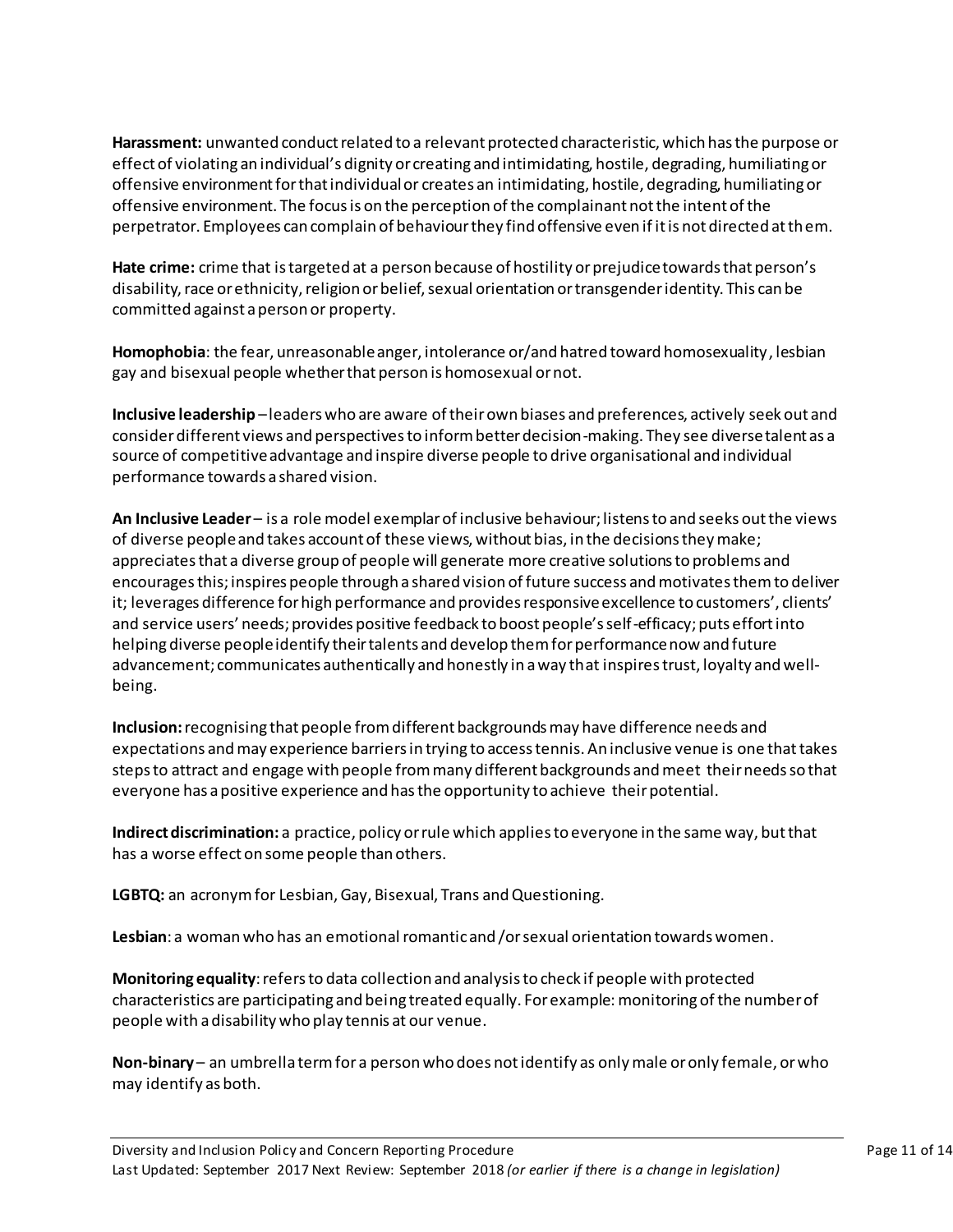**Positive action:** a range of lawful actions that seek to overcome or minimise disadvantages (for example in employment opportunities) that people who share a protected characteristic have experienced, or to meet their different needs.

**Pregnancy and maternity**: pregnancy is the condition of being pregnant or expecting a baby. Maternity refers to the period after the birth, and is linked to maternity leave in the employment context. In the non-work context, protection against maternity discrimination is for 26 weeks after giving birth, and this includes treating a woman unfavourably because she is breastfeeding.

**Questioning**: it refers to the process of exploring your own sexual orientation and/or gender identity.

**Race:** refers to the protected characteristic of race. It refers to a group of people defined by their race, colour, and nationality (including citizenship) ethnic or national origins.

**Radicalisation, extremism and terrorist behavior**: Radicalisation is the process by which a person comes to support terrorism and/or forms of extremism. Extremism is vocal or active opposition to fundamental British values, including democracy, the rule of law, individual liberty and mutual respect and tolerance of different faiths and beliefs. There is no single way to identify an individual who is likely to be susceptible to extremist ideology. The internet and the use of social media can be a major factor in the radicalisation of people.

**Reasonable adjustment**: What is considered reasonable will depend on all the circumstances of the case including the size of an organisation and its resources, what is practicable, the effectiveness of what is being proposed and the likely disruption that would be caused by taking the measure in question as well as the availability of financial assistance

**Religion or belief:**religion has the meaning usually given to it but belief includes religious and philosophical beliefs including lack of belief (e.g. atheism). Generally, a belief should affect your life choices or the way you live for it to be included in the definition.

**Sex:**refers to the biological makeup such as primary and secondary sexual characteristics, genes, and hormones. The legal sex is usually assigned at birth and has traditionally been understood as consisting of two mutually exclusive groups, namely men and women.

**Sexual orientation:** a person's emotional, romantic and/or sexual attraction to another person.

**Trans:** an umbrella term to describe people whose gender is not the same as, or does not sit comfortably with, the sex they were assigned at birth. Trans people may describe themselves using one or more of a wide variety of terms, including (but not limited to) transgender, cross dresser, non-binary, genderqueer (GQ).

**Transphobia**: the fear, unreasonable anger, dislike, intolerance or/and hatred toward trans people, whether that person has undergone gender reassignment or is perceived to have done that.

**Transsexual Person:**someone who has started the process of changing their gender identity is undergoing or has undergone gender reassignment.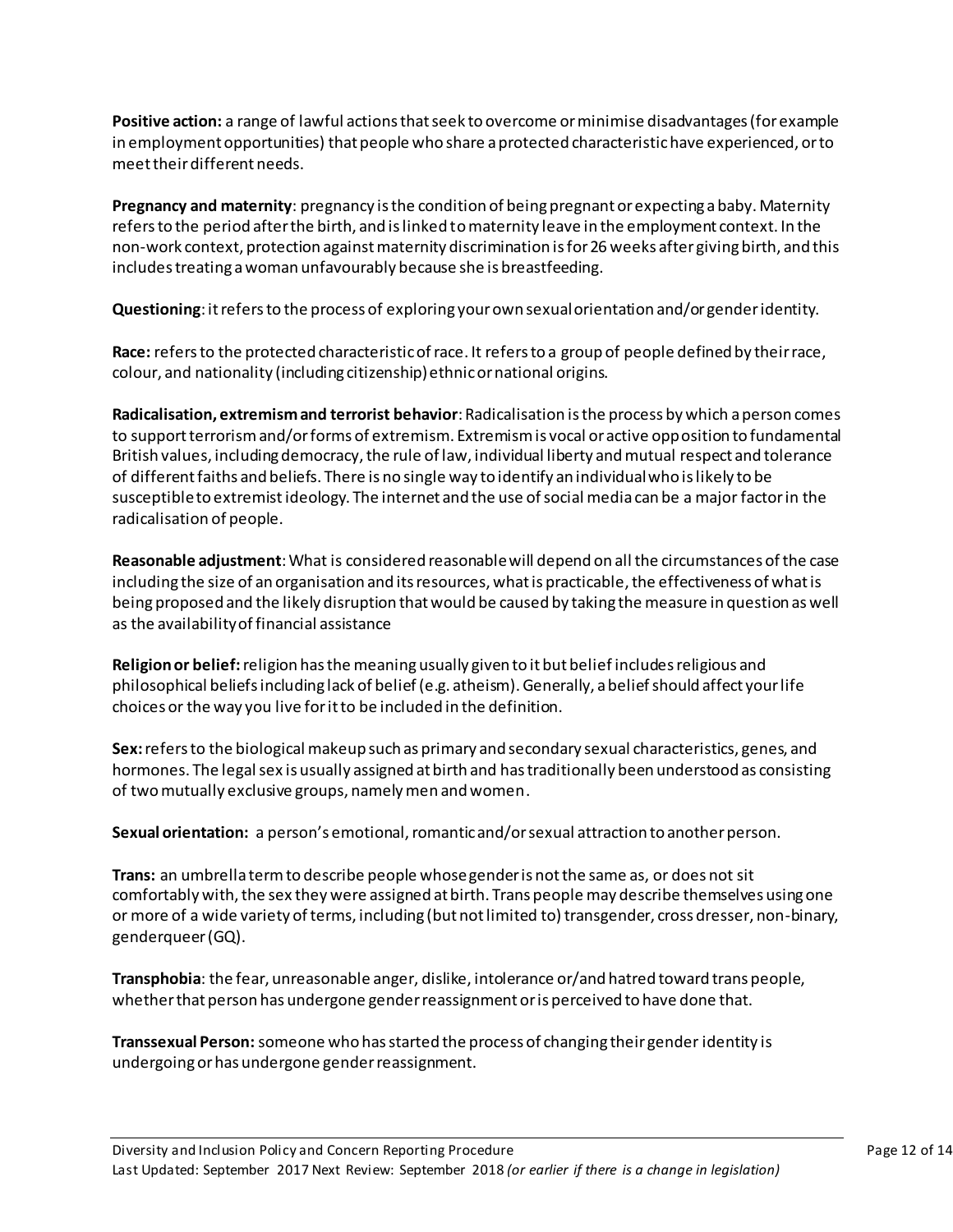**Unconscious bias or implicit bias:** this refers to a bias that we are unaware of, and which happens outside of our control. It is a bias that happens automatically and is triggered by our brain making quick judgments and assessments of people and situations, influenced by our background, cultural environment and personal experiences.

**Victimisation:**when someone is treated badly because they have made or supported a complaint or grievance.